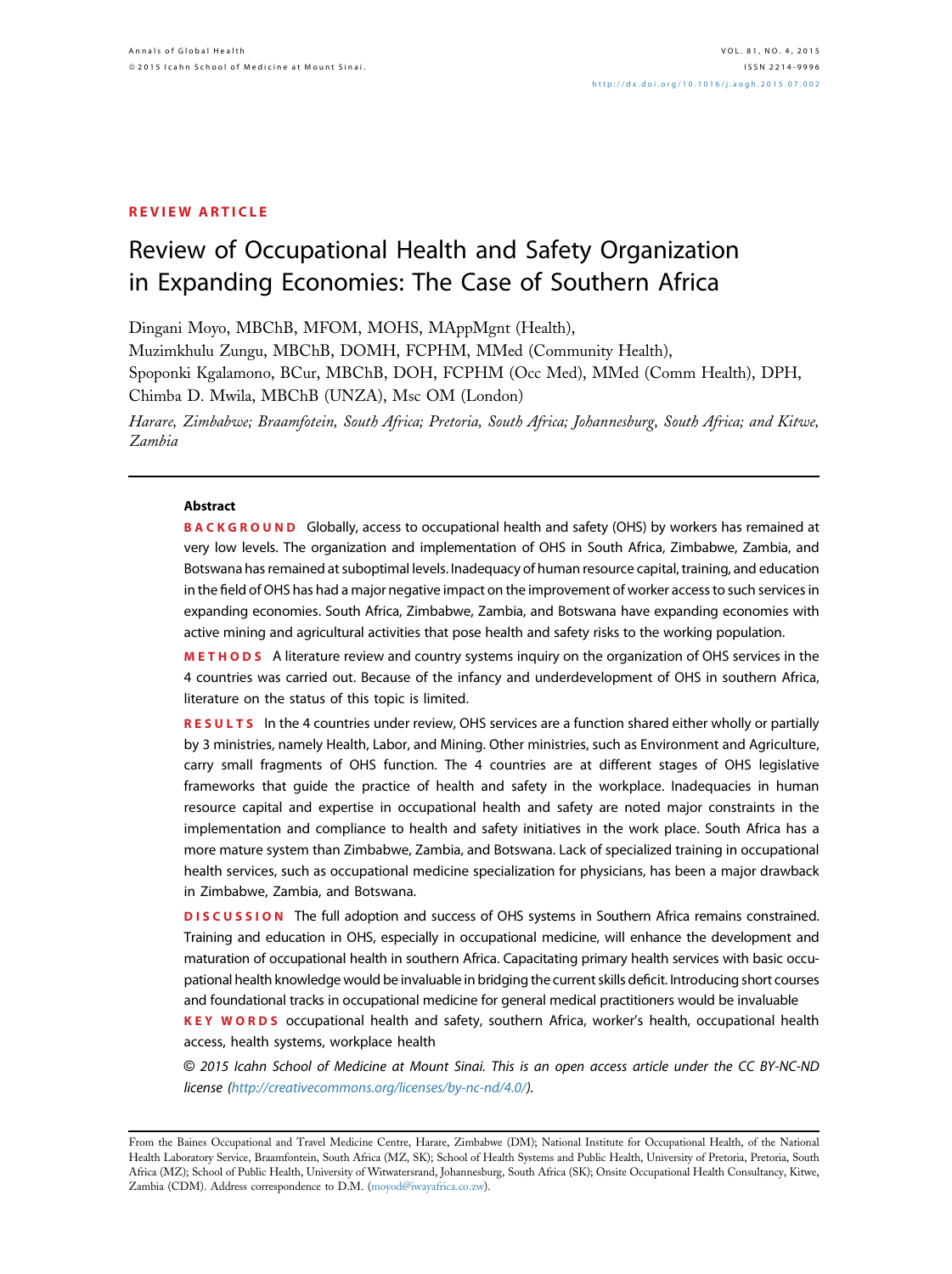#### INTRODUCTION

Access to health and safety in the workplace has had an inexplicably challenging gestation and a protracted and complicated delivery phase globally. Its development has not paralleled or matched the industrialization impetus in both developed and expanding economies. This is evidenced by the alarming statistics showing that more than 2 million work-related deaths and about 300 million nonfatal occupational accidents occur annually, resulting in global economic costs contributing to 4% of the global gross domestic product  $(GDP)<sup>1</sup>$  $(GDP)<sup>1</sup>$  $(GDP)<sup>1</sup>$  Because workers represent half of the world's population and are the major contributors to economic and social development, this magnitude of occupational accidents and fatalities calls for an urgent redress of the situation.<sup>[2](#page-6-0)</sup> Less than 15% of the global workforce, primarily in big enterprises in developed countries, has access to occupational health and safety (OHS). $3$  It still remains a big challenge in expanding economies. The imperative fundamentals to the genesis of wider coverage and improvement of OHS rests on the commitment of member states both individually and collectively. The majority of expanding economies in Africa face an enormous challenge of improving coverage and access to OHS services.

The objective of this study was to review the organization of occupational health in expanding economies in southern Africa, namely, Zimbabwe, South Africa, Botswana, and Zambia. However, little published literature exists on this subject, particularly in Zimbabwe, Zambia, and Botswana.

# **DEMOGRAPHICS**

The southern African countries vary widely in terms of their population sizes, economies, and the size of labor force. South Africa is an upper middle-income country located at the tip of Southern Africa<sup>4</sup> with a total population of [5](#page-6-0)4 million<sup>5</sup> and a GDP of US\$350.[6](#page-6-0) billion.<sup>6</sup> The country has a labor force of 20,228,000, of which 4,909,000 are unemployed and 2,448,000 are employed in the informal sector (nonagriculture).<sup>[7](#page-6-0)</sup> Zimbabwe is a low-income country with a GDP that stood at \$13.19 billion in 2013.<sup>[8](#page-6-0)</sup> According to the 2012 Zimbabwe National Population Census, the country's population was 13,061,23[9](#page-6-0), $\degree$  and in 2013 it was estimated at 14,150,000.<sup>[8,10](#page-6-0)</sup> In 2012, Zimbabwe had a total labor force of about 5 million with only 30% of the economically active labor force being in paid

employment. The unemployment rate was [11](#page-6-0)%.<sup>11</sup> This unemployment rate excluded people who were in informal employment. Botswana, like South Africa, is an upper middle-income country with a population of about 2 million and a GDP of  $$14.78$  billion.<sup>[12](#page-6-0)</sup> Botswana's unemployment rate stood at 20% in 2014, whereas the formal sector accounted for 389,665 workers.[13](#page-6-0) Zambia is a lower middle-income country with a population of 14.54 million and a GDP of \$26.82 billion.<sup>[14](#page-6-0)</sup>

## ORGANIZATION OF OHS SERVICES

Globally, OHS is generally a new discipline that is still in its infancy stage, as reflected by the accident and occupational diseases statistics and the low global access to it. Despite the huge negative effect on the lives of people, OHS has not received significant focus and support even when compared with the substantial global support and attention given to HIV, malaria, and tuberculosis. OHS has remained an island whose existence has always been recognized but with no concerted efforts toward support. Southern Africa is no exception to this, as evidenced by the significant gaps in human resource capital, training, and education and programmatic approaches in the workplace. Occupational health was supervised by Ministries of Labor in about 40% of the European Region Member States, and in about 60% by Ministries of Health[.15](#page-6-0) In southern Africa, the practice of occupational health has found itself multitentacled and waddling between the Ministries of Health and the Ministries of Labor, although in some cases the Ministry of Labor has assumed responsibility.

Despite the noted poor coverage of OHS, the 4 southern African countries have demonstrated a certain level of commitment to OHS, as shown by their ratifications of the International Labor Organization (ILO) conventions that have to do with health and safety. Of the 4 countries reviewed here, Zambia has the highest number of ratifications of ILO technical conventions with 36, followed by South Africa with 17, Zimbabwe with 15, and lastly Botswana with  $6.16$  $6.16$  However, these endorsements still fall far below the scheduled 177 technical conventions.

OHS Legislation and Organization in Zimbabwe.  $In$ Zimbabwe, the main custodian of OHS is the Ministry of Labor through the Division of Occupational Health and Safety of the National Social Security Authority of Zimbabwe (NSSA).<sup>[17](#page-6-0)</sup> NSSA administers 2 schemes, namely the Pensions and Other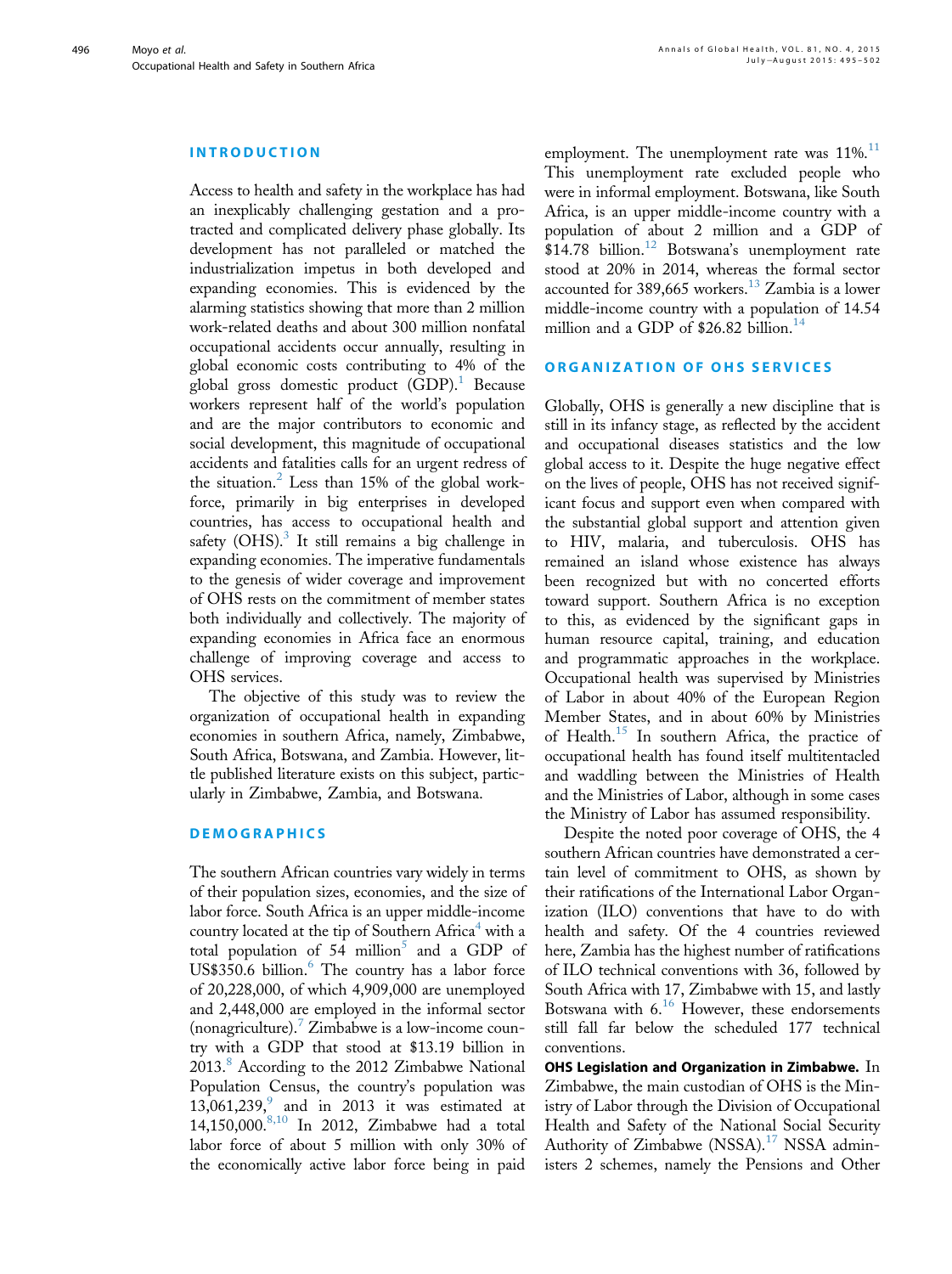Benefits scheme and Accident Prevention and Workers' Compensation scheme. The Accident and Prevention and Workers' Compensation scheme is administered through statutory instrument 68 of 1990. The Accident and Prevention and Workers' Compensation scheme's mandate is to create awareness and promote health and safety in the workplace, provide rehabilitation services, enforce health and safety legislation, and provide financial benefits to families of workers who have been injured or killed or who have acquired occupational diseases.<sup>[17](#page-6-0)</sup> The scheme requires all workplace accidents to be reported within 14 days regardless of whether the worker has completed treatment. In cases of serious accidents and fatalities, employers are required to report to the nearest NSSA office and the police. The scheme meets all costs related to workplace injuries, such as transport, drugs, hospital fees, and artificial appliances (e.g., dentures, spectacles, hearing aids, artificial limbs, crutches and other apparatus used by people who are physically disabled.). $^{17}$  $^{17}$  $^{17}$ 

The scheme is well organized and focuses on the welfare of the employee and his or her family in the event of an incapacitating or fatal accident or occupational disease. Unfortunately, the workforce covered by this scheme is very small, including only 30% of the national labor force in paid employment. $11$  The major challenge for the nation is to develop strategies targeted at those workers not currently covered by the scheme, including the informal sector, civil service, and domestic workers. A multitude of health and safety hazards also exist in the excluded categories.

The second scheme administered by NSSA is the Employees' Pension Scheme. Employees who suffer permanent disablements from injuries of magnitudes of at least 30% are entitled to compen-sation that is paid as a pension.<sup>[11](#page-6-0)</sup> Permanent disablements below the 30% cutoff receive a lump sum one-off payment commensurate with the severity of their permanent disablements.

The Ministry of Health and Childcare plays the role of diagnosing and managing workplace-related occupational conditions. This is accomplished through the normal health delivery system. The Radiation Protection Authority and Environmental Management agencies are charged with specific functions of OHS.

Legislation. Zimbabwe has a foundational OHS legislative framework that provides for the protection of workers' health and safety. Like many other African countries, one of the challenges is the lack of a harmonized and comprehensive legal instrument that covers most workplaces. As previously alluded to, the informal sector, domestic workers, and the civil service are not covered by the current OHS legislation.<sup>[11](#page-6-0)</sup> Highlights on the main OHS pieces of legislation are as discussed here. The foundational pieces of legislation governing OHS in Zimbabwe include some of the following.

Statutory Instrument 68 of 1990: Act 12/ 89. [18](#page-6-0) Among many other issues, this instrument spells out the right to compensation for workers involved in accidents arising from and during the course of employment. It further details the exclusions from compensation for willful misconduct or death occurring more than 12 months after the accident unless such death is proven to directly emanate from the injury. The instrument further defines serious accidents as those resulting in permanent disablement of more than 30%. This instrument also lists the scheduled occupational diseases arising from various workplace exposures. Roles of employers and employees in OHS at the workplace are detailed by the instrument in greater depth. Under this act, compensation of victims is the responsibility of NSSA. This statutory instrument is quite comprehensive in presenting a platform for management of OHS issues at the workplace. Lack of specific supporting occupational health standards and fitness for duty standards especially for safety sensitive/critical work presents a challenge in the optimization of OHS.

Pneumoconiosis Act: Chapter 15.08. of 1971 revised 1996. [19](#page-6-0) The Pneumoconiosis Act specifically addresses, among other pertinent issues, the establishment of a medical bureau that oversees the surveillance of exposed workers in dusty occupations by way of preplacement, periodic, and exit medical examinations at specified times. It prescribes the exclusions of employment in dusty environments. Because Zimbabwe is endowed with various minerals and hard rock mining constitutes the greatest activity, this is a very good proactive system that offers comprehensive surveillance for workers exposed to dust. There is, however, lack of similar pieces of legislation that relate to other specific hazards such as noise, vibration, light, and ergonomic risks. This has led to the so-called pneumoconiosis medical examination taking the center stage at the expense of other significant hazards.

Factories and Works Act: Chapter 14.08. 1948 revised 1996. [20](#page-6-0) Relevant to OHS, Part 1V of the act requires the establishment of accident registers and reporting to the inspector of all accidents that result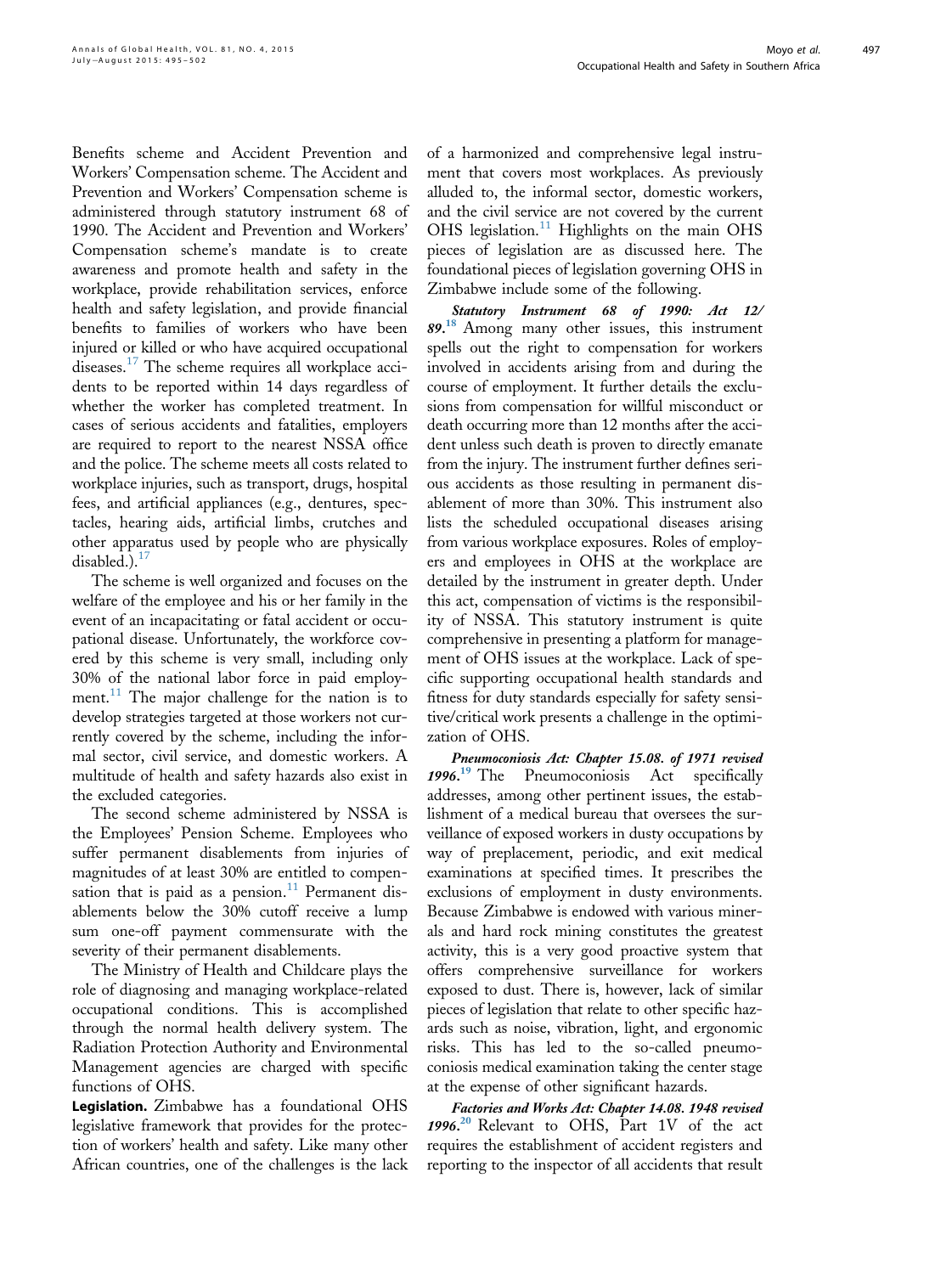in an absence of 3 days or more from the workplace. Part 1V, item 14 (5) of the act requires that medical practitioners who attend to workers suffering from lead, phosphorous, arsenic, or mercury poisoning or anthrax as a result of occupational exposures report to the inspector.

Republic of South Africa. The governance and leadership for OHS in South Africa is shared mainly by 3 government departments: the departments of Labor (DOL), Mineral Resources (DMR), and Health (DOH). The DOL administers the Occupational Health and Safety Act, no. 85 of 1996  $(OHSA)$ ,<sup>[21](#page-6-0)</sup> which exclude mines and the Compensation for Occupational Injuries and Diseases Act (COIDA), no. 130 of 1993 (COIDA).<sup>[22](#page-6-0)</sup> The DMR administers the Mine Health and Safety Act (MHSA), no. 29 of 1996, for the mines.<sup>[23](#page-6-0)</sup> The DOH administers the National Health Act, no. 61 of 2003, which mandates that the provincial gov-ernment provide OHS.<sup>[24](#page-6-0)</sup> The Occupational Diseases in Mines and Works Act (ODMWA), no. 78 of 1973, provides for the compensation of certain diseases contracted in mines and works only.<sup>[25](#page-6-0)</sup>

The DOH has adopted the principles of universal health coverage, in line with the World Health Organization (WHO), to increase health coverage with essential health services for those with the greatest need. It is envisaged that the introduction of universal health coverage will increase OHS coverage, especially for workers in small, medium, and micro enterprises, agriculture, and the informal economy, as per the World Health Assembly 60.26 and the WHO's global plan of action on workers' health.<sup>[26](#page-6-0)</sup>

In terms of the OHSA and MHSA, the employer is responsible for the provision of health and safety in the workplace, including the costs for hazard identification and control and the provision of a medical surveillance program where appli-cable.<sup>[21,23](#page-6-0)</sup> The compensation legislation COIDA and ODMWA both provide for medical insurance for the treatment of occupational diseases and injuries for workers, at least for those in the formal economy. $22,25$  The health services for the industry are procured from the private sector through employer-funded medical aid schemes (insurance) and for some enterprises are provided in-house by industry providers and hospitals. Some workers in the informal economy; small, medium, and micro enterprises; agriculture; and contract or casual workers receive their curative OHS services from the provincial DOH in undesignated clinics such as family medicine, internal medicine, surgical, and emergency departments, and thus are covered through general tax revenue.<sup>[24](#page-6-0)</sup> Overall private health insurance (medical aid schemes), which covers high- and middle-income workers and their families, covered about 16% to 17% of the population, but accounted for more than 45% of total health care financing for South Africa.<sup>[27,28](#page-6-0)</sup> Currently, there is paucity of data on the exact contribution of industry to the total health care expenditure in the private sector, but dated data estimates it to be  $6\%$ <sup>2</sup>

Botswana. In Botswana, the main custodian of OHS is the Ministry of Labor and Home Affairs.<sup>[30](#page-6-0)</sup> The main responsibilities of the division include the following:

- $\bullet$  Assessment of the suitability of designs of factories.
- Registration of factories.
- $\bullet$  Inspection of factories and other places of work.
- <sup>d</sup> Registration and inspection of plant and machinery.

This division is also responsible for disseminating information on OHS and participates in the drawing up of Botswana National Health and Safety Standards.<sup>3</sup>

In Botswana, the regulation of OHS is scattered over a number of acts of Parliament and is under the custody of many government ministries. Legislation includes the Factories Act (under the Ministry of Labor and Social Security); the Food Control Act, Public Health Act, and Control of Smoking Act (under the Ministry of Health); Agrochemicals Act (under the Ministry of Agriculture); the Mines, Quarries Works, and Machinery Act (Ministry of Minerals, Energy, and Water Resources); the Atmospheric Pollution (Prevention) Act and Waste Management Act (Ministry of Environment, Wildlife, and Tourism); and the Radiation Protection Act (Ministry of Communication, Science, and Technology).<sup>[31](#page-6-0)</sup>

The Ministry of Health, through its public health division, provides specialized occupational health services.<sup>[32](#page-6-0)</sup> The services include, among other issues, research in OHS, risk management, development of policies, and standards and provision of occupational health surveillance programs. It also provides occupational health diagnostic services and diagnostic occupational health services for exminers.

Diagnostic and curative services can be accessed through the normal health delivery system, although an occupational health specialist clinic in the Ministry of Health exists in the capital. Two important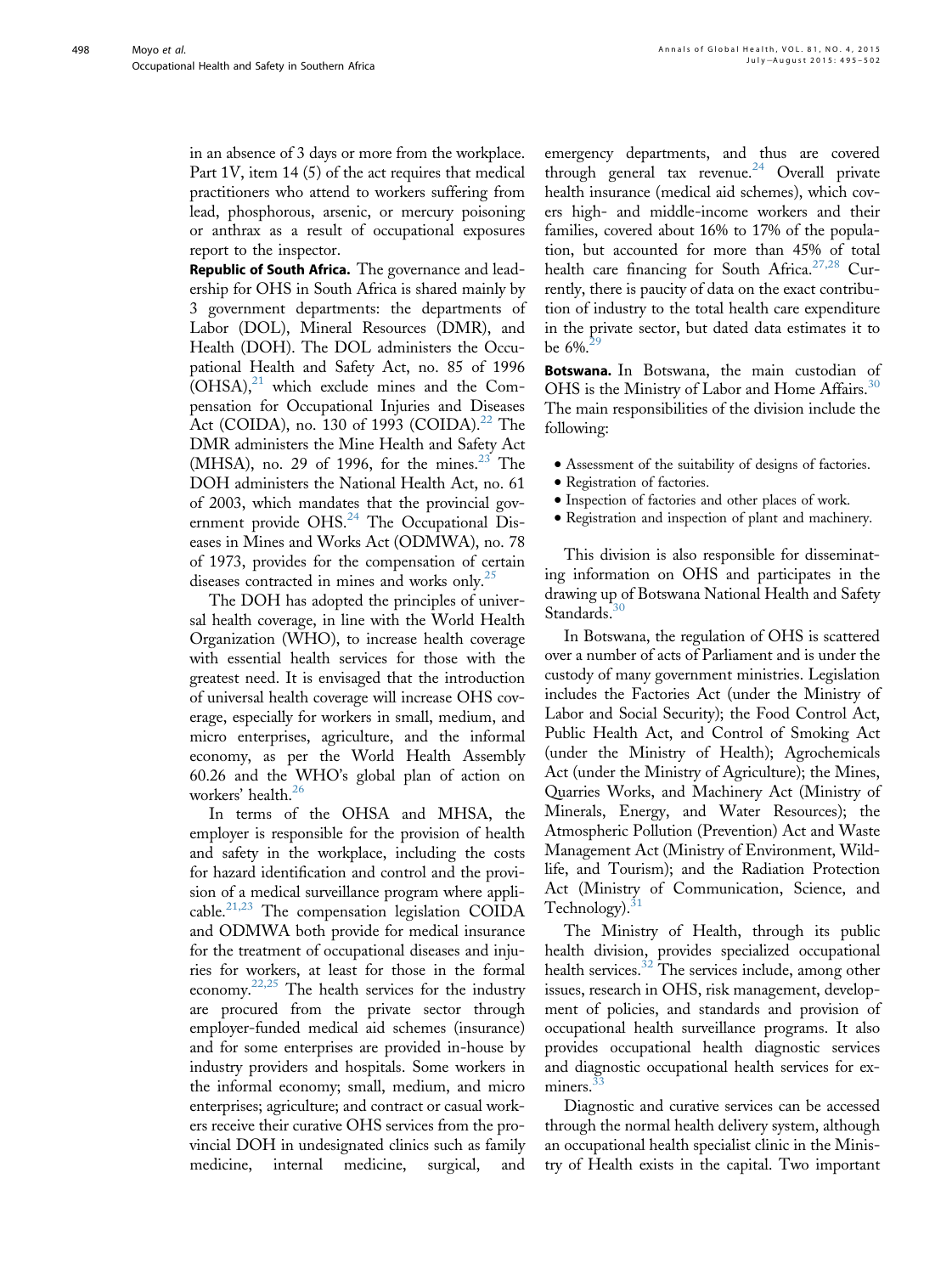pieces of legislation in the mining sector include the Mines, Quarries, Works and Machinery Act (MQWMA)<sup>[34](#page-7-0)</sup> and the Workmen's Compensation  $Act.^{\overline{35}}$  $Act.^{\overline{35}}$  $Act.^{\overline{35}}$  Part X of the former addresses Health and Labor issues (regulations 91-103) and prohibits the employment of any person in a mine unless they have undergone a medical examination by a registered medical practitioner and have been certified as fit. The act stipulates the content of the examination that should include a chest x-ray and an audiometry test. Conditions such as tuberculosis, pneumoconiosis, ankylostomiasis, nystagmus, dermatitis, or any infectious diseases constitute an exclusionary criteria from employment in a mine. The act also sets down in detail the responsibilities and requirements for workers and employers necessary to create a safe working environment.

Workmen's Compensation Act. The act offers a comprehensive framework for the compensation of accidents and occupational diseases. Under this act, reporting of accidents arising out of and in the course of employment that lead to permanent disablement or sickness-related absences exceeding 3 days are required to be reported within 17 days of the date of injury.<sup>[35](#page-7-0)</sup> Under this act, it is the responsibility of the employer to compensate the injured. Negligence or deliberate contravention of any law, regulation, or order meant to protect the health and safety of workers are among some of the exclusions from eligibility to compensation. The act also provides for a schedule of occupational diseases and impairment values for anatomical losses of specified body regions.

Zambia. The OHS board is the main national body that is responsible for the coordination and collabora-tion of OHS issues in Zambia.<sup>[36](#page-7-0)</sup> The main national competent bodies charged with an OHS regulatory function in promoting and enforcing OHS include Occupational Safety and Health Services Department (Ministry of Labor and Social Security), Mines Safety Department (Ministry of Mines, Energy, and Water Development), and Radiation Protection Authority (Ministry of Health). The Occupational Health and Safety Institute, which is under the Ministry of Health, is also a national body charged with a specialized occupational health care function and provision of laboratory services and serves as a research institution for OHS.<sup>[36](#page-7-0)</sup>

The nongovernmental organizations dealing with OHS issues include the Zambia Occupational Health and Safety Association, Zambia Organisation for Occupational Health and Safety, and Zambia National Association of Hearing Impaired.<sup>[36](#page-7-0)</sup>

The Occupational Health and Safety Institute is a regulatory body that was established under the Occupational Health and Safety Act No. 36 of 2010 of the laws of Zambia and came into effect by Statutory Instrument No. 54 of 2012 signed by the Minister of Health.<sup>37</sup> The institute is charged with the responsibility of designing OHS services, conducting occupational medical evaluations, establishing health promotion programs, carrying out occupational disease diagnostics, and investing and researching OHS, among other functions. The institute also provides a special medical evaluation services for retirees termed Village Benefits Pneumoconiosis Medical Examination. This service function is provided to retirees for the remainder of their lives.

Key pieces of OHS legislation in Zambia include the Factories Act, only applicable to workplaces defined as factories; the Mining Regulations, only applicable to the mining industry; the Occupational Health and Safety Act, applicable to all sectors of the economy; the Ionizing Radiation Act, which provides for the protection of the public and workers from dangers arising from the use of devices or materials capable of producing ionizing radiation; and the Workers' Compensation Act, providing for the establishment and administration of a fund for the compensation of workers who are disabled by accidents or who contract diseases in the course of their employment.<sup>[36](#page-7-0)</sup>

## OCCUPATIONAL MEDICINE

Throughout Africa, human resources capital in occupational medicine is scarce and where they are offered at company level, they are usually primary care in nature.<sup>[38](#page-7-0)</sup> Although specialist-level occupational medicine services are available to a limited extent in the public sector in South Africa, they exist to an even much lesser extent in sub-Saharan Africa.<sup>[38](#page-7-0)</sup> Occupational medicine is a fairly new discipline in Africa with a very lean human resource base in southern Africa. In most African countries, the gap between the number of practicing occupational medicine physicians and occupational health nurse practitioners is alarmingly wide compared with the populations indicated earlier on in the southern African states. It has been asserted that there is generally an acute shortage of OHS practi-tioners and services in most developing countries.<sup>[39](#page-7-0)</sup>

A survey of specialist occupational medical services in Africa in 2004 revealed that Zambia and Botswana had a specialist public-sector service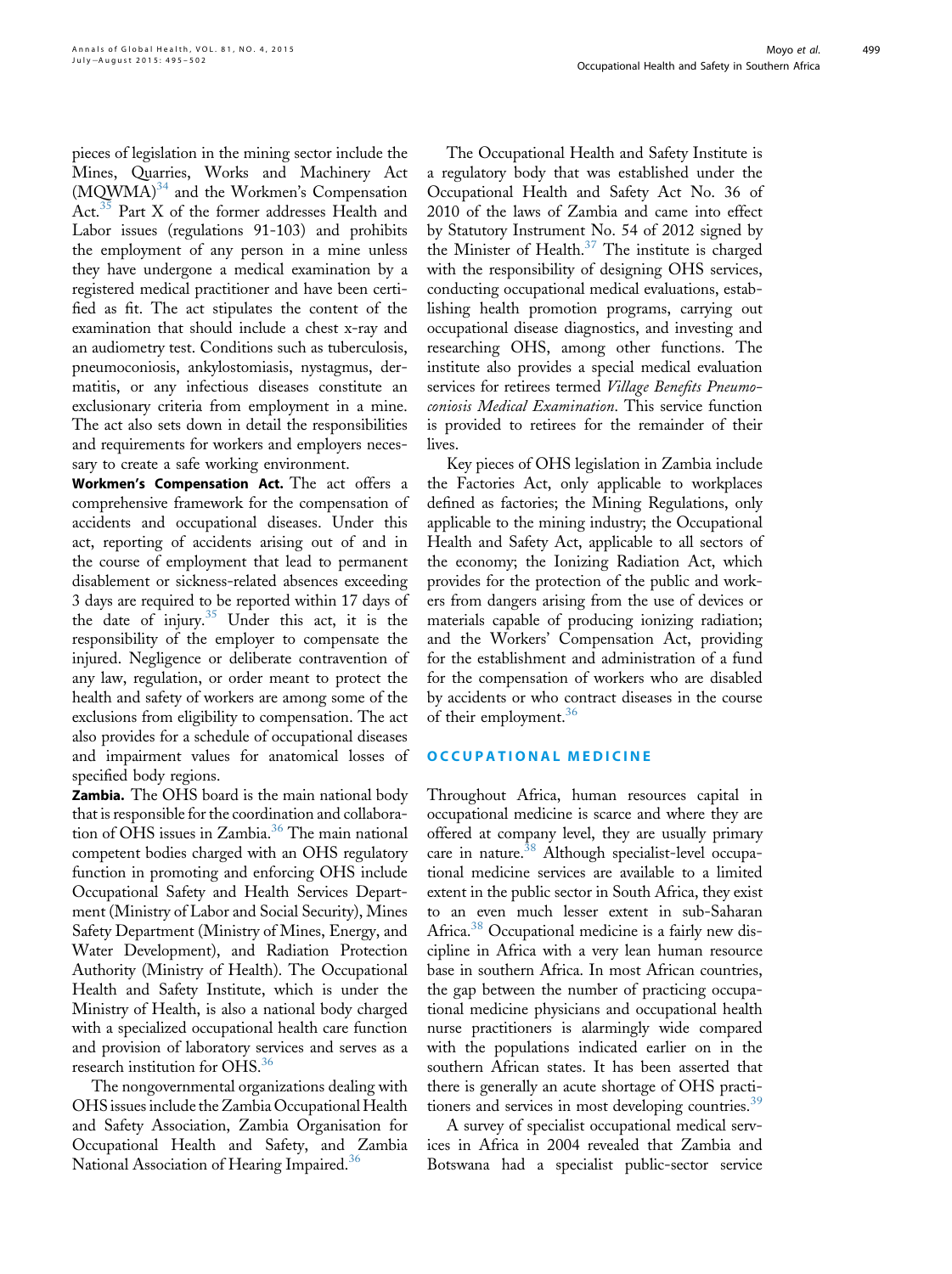provided through the Occupational Health and Safety Management Board and the Ministry of Health, respectively.<sup>[38](#page-7-0)</sup> By then, Botswana had a single specialist occupational health clinic located within the Ministry of Health. This clinic provided and continues to provide diagnostic services, disability assessment, occupational hygiene, research, and pneumoconiosis screening. To date, there has been the emergence of private occupational medicine spe $cialist$  clinics<sup>[40](#page-7-0)</sup> and occupational medicine practitioner-run occupational health centers in mines and companies. One study demonstrated that in 2004, the only available occupational health services in Zambia were on the Zambian Copperbelt provided by the Occupational Health and Safety Board.<sup>[38](#page-7-0)</sup> In Zimbabwe, occupational medicine services have been provided by the National Social Security Authority through its occupational health clinics in Harare, Bulawayo, Gweru, and Masvingo. Additionally, the private sector complements this function through enterprise-based occupational medicine services that are run by occupational medicine specialists, occupational medicine practitioners, and general practitioners.

The major problem in the provision of specialist occupational medicine services in southern Africa has been the inadequacy and in some instances a complete lack of qualified and accredited specialists in the field. This is evidenced by the very low margins of occupational medicine specialists, with South Africa having  $31<sup>41</sup>$  $31<sup>41</sup>$  $31<sup>41</sup>$  Botswana with  $1<sup>40</sup>$  $1<sup>40</sup>$  $1<sup>40</sup>$  and Zimbabwe with  $2.^{42}$  $2.^{42}$  $2.^{42}$  This statistic points to an urgent need to provide Africa with occupational medicine skills. For the basic occupational health services concept to succeed in southern Africa, major work on equipping nurses and doctors with basic occupational health skills remains urgent. Short courses and workshops for general medical practitioners would be invaluable. However, there has been an increase in the number of medical practitioners and nurses holding a diploma in occupational health who now work in companies and institutions offering occupational health. Most of the occupational medical centers in southern Africa are funded locally by governments and private companies. For southern Africa to realize basic occupational health services, let alone specialist occupational medicine services, quite substantial human resource capital and expertise is required to grow a minimum base for the provision of such services.

Training in OHS. Specialist training in occupational medicine remains greatly constrained in expanding economies. Human resources for OHS have proven to be a major challenge in southern Africa, as is career development in OHS. Career pathing is a challenge even for occupational medicine, a stand-alone specialty recognized by both the College of Medicine South Africa and the Health Professionals Council of South Africa.<sup>41,43</sup> In Zimbabwe, occupational medicine is a recognized and registrable specialty that, due to limited numbers of trained experts, has no separate register but is catered for under the Community Medicine Specialist Register. In Botswana, occupational medicine is a registrable specialty.

Although there are professional bodies such as the South African Society for Occupational Health Nurses, South African Society for Occupational Medicine, South African Institute for Occupational Hygienists, Ergonomics Society of South Africa, Health Professionals Council of South Africa, and the South African Nursing Council, it is nearly impossible to quantify the number of OHS professionals active in the discipline in South Africa. The same goes for Zimbabwe, Zambia, and Botswana, and unfortunately there are no accurate published statistics for these professional cadres.

In southern Africa, local specialist occupational medicine training only exists in South Africa in 5 universities. Aspiring candidates in southern Africa have to study either in South Africa or pursue their studies overseas. The only available training in Zimbabwe, Zambia, and Botswana in the field are the nonclinical general OHS courses at certificate, diploma, degree, and master's level.

South Africa has 5 medical institutions training occupational medicine specialists, but more than 10 that train OHS professionals. The quality of the training programs for some occupational health professionals may require standardization and quality assurance because the training and development agencies are also the professional bodies. Medical doctors can receive occupational health training in a form of a 2-year part-time diploma course offered as a combination of distance learning and/or block release in various universities or a formal 4-year specialty training recognized by the College of Medicine South Africa. Currently, the majority of workplace health services in South Africa are run by diplomats as the specialty is still new.

## **CONCLUSION**

The 4 countries reviewed here possess the foundational legislative frameworks and organization of OHS. However, just like the rest of the world, OHS access for workers remains greatly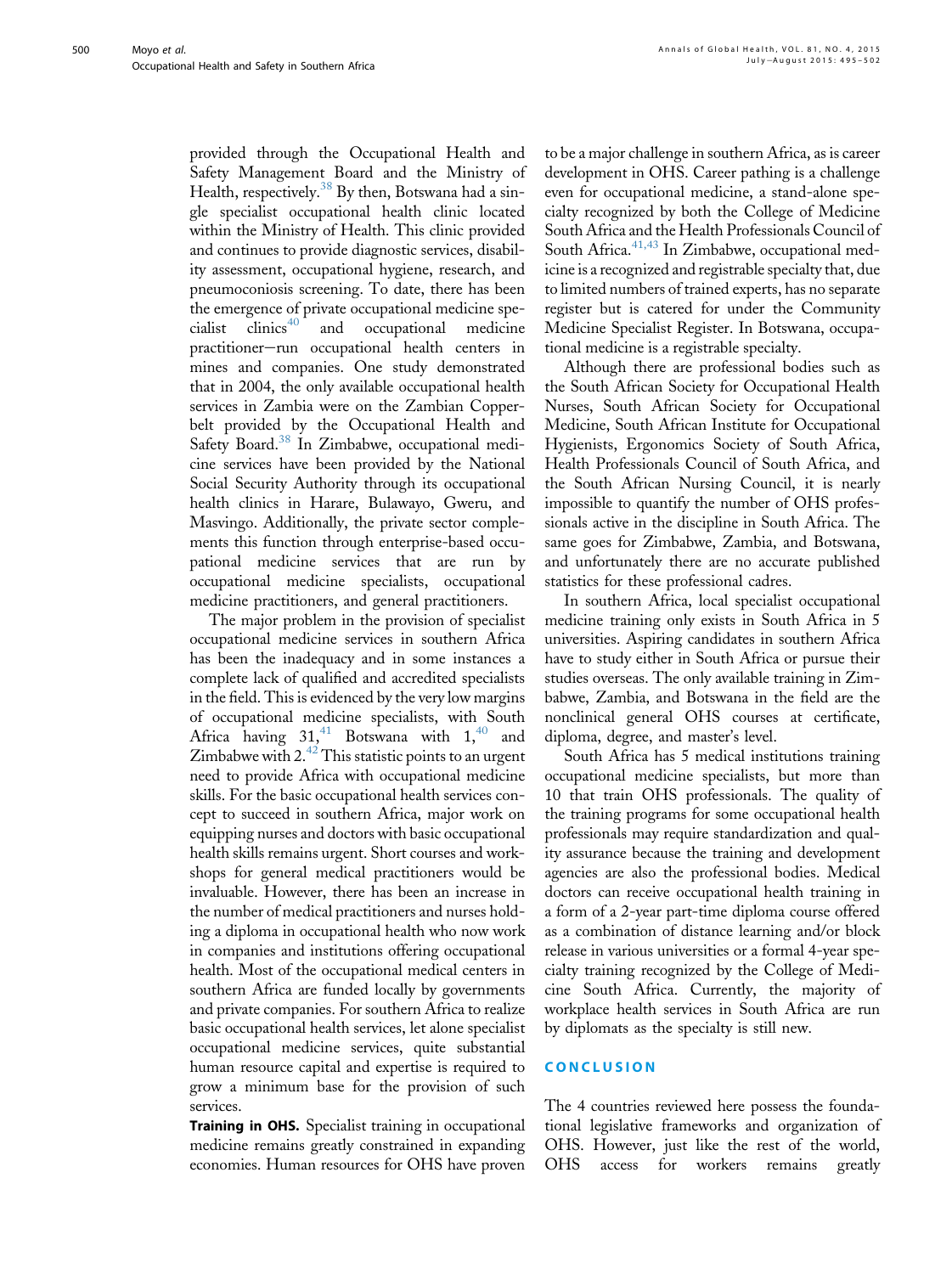<span id="page-6-0"></span>constrained. The mining sector in these countries possesses relevant pieces of legislation. The major hold in these 4 countries is the inadequacy of the human capital, particularly in occupational medicine. Development of clinical occupational health services infrastructure and support structures

remains a critical component in the implementation of the basic occupational health services concept. Introduction of short courses and seminars on occupational health for primary health care services personnel would be invaluable in advancing the cause of occupational health.

#### **REFERENCES**

- 1. Improving safety and health at work through the decent work agenda. International Labour Organization. Available at: [http://www.ilo.org/](http://www.ilo.org/safework/projects/WCMS_149466/lang%5fen/index.htm) [safework/projects/WCMS\\_149466/](http://www.ilo.org/safework/projects/WCMS_149466/lang%5fen/index.htm) [lang](http://www.ilo.org/safework/projects/WCMS_149466/lang%5fen/index.htm)-[en/index.htm](http://www.ilo.org/safework/projects/WCMS_149466/lang%5fen/index.htm). Accessed May 13, 2015.
- 2. Workers' health: global plan of action. Sixtieth World Health Assembly. Geneva, Switzerland: World Health Organization. Available at: [http://](http://www.who.int/occupational_health/WHO_health_assembly_en_web.pdf?ua=1) [www.who.int/occupational\\_health/](http://www.who.int/occupational_health/WHO_health_assembly_en_web.pdf?ua=1) [WHO\\_health\\_assembly\\_en\\_web.](http://www.who.int/occupational_health/WHO_health_assembly_en_web.pdf?ua=1) [pdf?ua](http://www.who.int/occupational_health/WHO_health_assembly_en_web.pdf?ua=1)=[1](http://www.who.int/occupational_health/WHO_health_assembly_en_web.pdf?ua=1); 2007. Accessed March 5, 2015.
- 3. World Health Organisation; Occupational Health. The Global Occupational Health Network [GOHNET] Newsletter, 2009 (15): 1-2. Geneva (Switzerland): WHO press; 2009. Available at: [http://www.who.int/](http://www.who.int/occupational_health/network/gohnet_15.pdf?ua=1) [occupational\\_health/network/gohnet\\_](http://www.who.int/occupational_health/network/gohnet_15.pdf?ua=1) [15.pdf?ua](http://www.who.int/occupational_health/network/gohnet_15.pdf?ua=1)=[1.](http://www.who.int/occupational_health/network/gohnet_15.pdf?ua=1) Accessed August 16, 2015.
- 4. World Bank. Country and lending groups. Washington DC: The World Bank Group 2015. Available at: [http://data.worldbank.org/about/count](http://data.worldbank.org/about/country-and-lending-groups#Upper_middle_income) [ry-and-lending-groups#Upper\\_middle\\_](http://data.worldbank.org/about/country-and-lending-groups#Upper_middle_income) [income](http://data.worldbank.org/about/country-and-lending-groups#Upper_middle_income). Accessed April 20, 2015.
- 5. [Statistics South Africa. Statistical](http://refhub.elsevier.com/S2214-9996(15)01214-X/sref5) [Release P0302: Mid year Population](http://refhub.elsevier.com/S2214-9996(15)01214-X/sref5) [Estimates 2014. Pretoria, South](http://refhub.elsevier.com/S2214-9996(15)01214-X/sref5) [Africa: Stats SA; 2014](http://refhub.elsevier.com/S2214-9996(15)01214-X/sref5).
- 6. World Bank. DATA. South Africa. Washington, DC: The World Bank Group. Available at: [http://data.world](http://data.worldbank.org/country/south-africa) [bank.org/country/south-africa](http://data.worldbank.org/country/south-africa); 2015. Accessed April 9, 2015.
- 7. Statistics South Africa. Statistical release P0211: quarterly Labour Force Survey, Quarter 4, 2014. Pretoria, South Africa: Stats SA.
- 8. The World Bank. Zimbabwe. Sub-Saharan Africa. [http://data.worldbank.](http://data.worldbank.org/country/Zimbabwe) [org/country/Zimbabwe](http://data.worldbank.org/country/Zimbabwe); Accessed May 14, 2015.
- 9. Zimbabwe Population Census 2012. [http://www.zimstat.co.zw/sites/default/](http://www.zimstat.co.zw/sites/default/files/img/publications/Census/CensusResults2012/National_Report.pdf) fi[les/img/publications/Census/Census](http://www.zimstat.co.zw/sites/default/files/img/publications/Census/CensusResults2012/National_Report.pdf) [Results2012/National\\_Report.pdf](http://www.zimstat.co.zw/sites/default/files/img/publications/Census/CensusResults2012/National_Report.pdf). Accessed August 17, 2015.
- 10. Statistics for Zimbabwe. Geneva: World Health Organization. Available

at: [http://www.who.int/countries/zwe/](http://www.who.int/countries/zwe/en/) [en/.](http://www.who.int/countries/zwe/en/) Accessed May 14, 2015.

- 11. The National Social Security Authority of Zimbabwe, Annual Statistical Report, 2013. [https://www.ssa.gov/policy/docs/](https://www.ssa.gov/policy/docs/statcomps/ssi_asr/2013/ssi_asr13.pdf) [statcomps/ssi\\_asr/2013/ssi\\_asr13.pdf.](https://www.ssa.gov/policy/docs/statcomps/ssi_asr/2013/ssi_asr13.pdf)
- 12. The World Bank Data. Botswana. Available at: [http://data.worldbank.](http://data.worldbank.org/country/botswana) [org/country/botswana.](http://data.worldbank.org/country/botswana) Accessed May 19, 2015.
- 13. Statistics Botswana Annual Report 2013/2014. [http://www.cso.gov.bw/](http://www.cso.gov.bw/index.php/news-events/145-statistics-botswana-annual-report-2013-14) [index.php/news-events/145-statistics](http://www.cso.gov.bw/index.php/news-events/145-statistics-botswana-annual-report-2013-14)[botswana-annual-report-2013-14.](http://www.cso.gov.bw/index.php/news-events/145-statistics-botswana-annual-report-2013-14) Accessed 17 August 2015
- 14. The World Bank Data. Zambia. Available at: [www.data.worldbank.](http://www.data.worldbank.org/country/zambia) [org/country/zambia.](http://www.data.worldbank.org/country/zambia) Accessed May 14, 2015.
- 15. Guidelines on quality management in multidisciplinary occupational health services. Geneva: World Health Organization, WHO European Centre for Environment and Health. Available at: [http://www.who.int/occu](http://www.who.int/occupational_health/regions/en/oeheurqualitymanagement.pdf) [pational\\_health/regions/en/oeheurqua](http://www.who.int/occupational_health/regions/en/oeheurqualitymanagement.pdf) [litymanagement.pdf;](http://www.who.int/occupational_health/regions/en/oeheurqualitymanagement.pdf) 1999. Accessed May 14, 2015.
- 16. Ratifications of ILO Conventions. International Labour Organization. Available at: [www.ilo.org/dyn/norml](http://www.ilo.org/dyn/normlex/en) [ex/en.](http://www.ilo.org/dyn/normlex/en) Accessed May 19, 2015.
- 17. National Social Security Authority of Zimbabwe. Available at: [www.nssa.](http://www.nssa.org.zw) [org.zw.](http://www.nssa.org.zw) Accessed May 5, 2015.
- 18. Statutory Instrument 68 of 1990. Act 12/89. National Social Security Authority (Accident Prevention and Workers Compensation Scheme) Notice, 1990. Zimbabwe.
- 19. Pneumoconiosis Act. Chapter 15.08. of 1971 revised 1996. (19) Government Printer, Harare, Zimbabwe.
- 20. Factories and Works Act. Chapter 14. 08. 1948 revised 1996. Government Printers, Harare, Zimbabwe.
- 21. Occupational Health and Safety Act of 1996, Act no. 85. Pretoria (South Africa).
- 22. Compensation for Occupational Injuries and Diseases Act of 1993, Act no. 130. Pretoria (South Africa).
- 23. Mine Health and Safety Act of 1996, Act no. 29. Pretoria (South Africa).
- 24. National Health Act of 2003, Act no. 61. Pretoria (South Africa).
- 25. Occupational Diseases in Mines and Works Act of 1973, Act no. 78. Pretoria (South Africa).
- 26. World Health Organisation. Occupational Health. Workers' Health: Global Plan of Action. Geneva (Switzerland): WHO press. Available at: [http://www.who.int/occupational\\_](http://www.who.int/occupational_health/publications/global_plan/en/) [health/publications/global\\_plan/en/.](http://www.who.int/occupational_health/publications/global_plan/en/) Accessed August 16, 2015.
- 27. [Atagura J, Akazili J. Health care](http://refhub.elsevier.com/S2214-9996(15)01214-X/sref26) financ[ing in South Africa: moving towards uni](http://refhub.elsevier.com/S2214-9996(15)01214-X/sref26)versal coverage. CME  $2010;28:74-8$ .
- 28. Council for Medical Schemes. Publications: Annual reports 2012-2013. Pretoria (South Africa): Council for Medical Schemes. Available at: [https://dl.dropboxusercontent.com/u/](https://dl.dropboxusercontent.com/u/101411211/AR2012_2013.pdf) [101411211/AR2012\\_2013.pdf](https://dl.dropboxusercontent.com/u/101411211/AR2012_2013.pdf). Accessed August 16, 2015.
- 29. [McIntyre D, Bloom G, Doherty J,](http://refhub.elsevier.com/S2214-9996(15)01214-X/sref28) [Brijlal P. Health Expenditure and](http://refhub.elsevier.com/S2214-9996(15)01214-X/sref28) [Finance in South Africa. Durban: Health](http://refhub.elsevier.com/S2214-9996(15)01214-X/sref28) [Systems Trust and World Bank; 1995.](http://refhub.elsevier.com/S2214-9996(15)01214-X/sref28)
- 30. Occupational health and safety. Ministry of Labour & Home Affairs. Available at: [http://www.gov.bw/en/](http://www.gov.bw/en/Ministries%5fAuthorities/Ministries/Ministry-of-Labour%5fHome-Affairs-MLHA/Department%5fUnits/Occupational-Health-and-Safety/) [Ministries](http://www.gov.bw/en/Ministries%5fAuthorities/Ministries/Ministry-of-Labour%5fHome-Affairs-MLHA/Department%5fUnits/Occupational-Health-and-Safety/)-[Authorities/Ministries/](http://www.gov.bw/en/Ministries%5fAuthorities/Ministries/Ministry-of-Labour%5fHome-Affairs-MLHA/Department%5fUnits/Occupational-Health-and-Safety/) [Ministry-of-Labour](http://www.gov.bw/en/Ministries%5fAuthorities/Ministries/Ministry-of-Labour%5fHome-Affairs-MLHA/Department%5fUnits/Occupational-Health-and-Safety/)-[Home-Affairs-](http://www.gov.bw/en/Ministries%5fAuthorities/Ministries/Ministry-of-Labour%5fHome-Affairs-MLHA/Department%5fUnits/Occupational-Health-and-Safety/)[MLHA/Department](http://www.gov.bw/en/Ministries%5fAuthorities/Ministries/Ministry-of-Labour%5fHome-Affairs-MLHA/Department%5fUnits/Occupational-Health-and-Safety/)-[Units/Occupa](http://www.gov.bw/en/Ministries%5fAuthorities/Ministries/Ministry-of-Labour%5fHome-Affairs-MLHA/Department%5fUnits/Occupational-Health-and-Safety/) [tional-Health-and-Safety/](http://www.gov.bw/en/Ministries%5fAuthorities/Ministries/Ministry-of-Labour%5fHome-Affairs-MLHA/Department%5fUnits/Occupational-Health-and-Safety/). Accessed June 29, 2015.
- 31. Occupational Health and Safety. [http://](http://www.gov.bw/Global/Occupational%20Health%20and%20Safety%5B1%5D.pdf) [www.gov.bw/Global/Occupational%](http://www.gov.bw/Global/Occupational%20Health%20and%20Safety%5B1%5D.pdf) [20Health%20and%20Safety%5B1%5D.](http://www.gov.bw/Global/Occupational%20Health%20and%20Safety%5B1%5D.pdf) [pdf](http://www.gov.bw/Global/Occupational%20Health%20and%20Safety%5B1%5D.pdf). Accessed August 17, 2015.
- 32. Ministry of Health. Ex- Miners Diagnostic Services. [http://www.gov.](http://www.gov.bw/en/Ministries%5FAuthorities/Ministries/MinistryofHealth-MOH/Tools%5FServices/Services%5Fforms/?FromPageID=3038&FromPageType=1&pid=1&ClearSearch=true) [bw/en/Ministries](http://www.gov.bw/en/Ministries%5FAuthorities/Ministries/MinistryofHealth-MOH/Tools%5FServices/Services%5Fforms/?FromPageID=3038&FromPageType=1&pid=1&ClearSearch=true)-[Authorities/Ministries/](http://www.gov.bw/en/Ministries%5FAuthorities/Ministries/MinistryofHealth-MOH/Tools%5FServices/Services%5Fforms/?FromPageID=3038&FromPageType=1&pid=1&ClearSearch=true) [MinistryofHealth-MOH/Tools](http://www.gov.bw/en/Ministries%5FAuthorities/Ministries/MinistryofHealth-MOH/Tools%5FServices/Services%5Fforms/?FromPageID=3038&FromPageType=1&pid=1&ClearSearch=true)-[Services/](http://www.gov.bw/en/Ministries%5FAuthorities/Ministries/MinistryofHealth-MOH/Tools%5FServices/Services%5Fforms/?FromPageID=3038&FromPageType=1&pid=1&ClearSearch=true) [Services](http://www.gov.bw/en/Ministries%5FAuthorities/Ministries/MinistryofHealth-MOH/Tools%5FServices/Services%5Fforms/?FromPageID=3038&FromPageType=1&pid=1&ClearSearch=true)-[forms/?FromPageID](http://www.gov.bw/en/Ministries%5FAuthorities/Ministries/MinistryofHealth-MOH/Tools%5FServices/Services%5Fforms/?FromPageID=3038&FromPageType=1&pid=1&ClearSearch=true)=[3038](http://www.gov.bw/en/Ministries%5FAuthorities/Ministries/MinistryofHealth-MOH/Tools%5FServices/Services%5Fforms/?FromPageID=3038&FromPageType=1&pid=1&ClearSearch=true) [&FromPageType](http://www.gov.bw/en/Ministries%5FAuthorities/Ministries/MinistryofHealth-MOH/Tools%5FServices/Services%5Fforms/?FromPageID=3038&FromPageType=1&pid=1&ClearSearch=true)=[1&pid](http://www.gov.bw/en/Ministries%5FAuthorities/Ministries/MinistryofHealth-MOH/Tools%5FServices/Services%5Fforms/?FromPageID=3038&FromPageType=1&pid=1&ClearSearch=true)=[1&Clear](http://www.gov.bw/en/Ministries%5FAuthorities/Ministries/MinistryofHealth-MOH/Tools%5FServices/Services%5Fforms/?FromPageID=3038&FromPageType=1&pid=1&ClearSearch=true) [Search](http://www.gov.bw/en/Ministries%5FAuthorities/Ministries/MinistryofHealth-MOH/Tools%5FServices/Services%5Fforms/?FromPageID=3038&FromPageType=1&pid=1&ClearSearch=true)=[true.](http://www.gov.bw/en/Ministries%5FAuthorities/Ministries/MinistryofHealth-MOH/Tools%5FServices/Services%5Fforms/?FromPageID=3038&FromPageType=1&pid=1&ClearSearch=true) Accessed August 17, 2015.
- 33. Ex-miner's diagnostic services programme. Ministry of Health. Available at: [http://www.gov.bw/en/Mini](http://www.gov.bw/en/Ministries%5fAuthorities/Ministries/MinistryofHealth-MOH/Tools%5fServices/Services%5fforms/The-use-of-a-kgotla-for-consultation-and-decision%5f1/) [stries](http://www.gov.bw/en/Ministries%5fAuthorities/Ministries/MinistryofHealth-MOH/Tools%5fServices/Services%5fforms/The-use-of-a-kgotla-for-consultation-and-decision%5f1/)-[Authorities/Ministries/Ministry](http://www.gov.bw/en/Ministries%5fAuthorities/Ministries/MinistryofHealth-MOH/Tools%5fServices/Services%5fforms/The-use-of-a-kgotla-for-consultation-and-decision%5f1/) [ofHealth-MOH/Tools](http://www.gov.bw/en/Ministries%5fAuthorities/Ministries/MinistryofHealth-MOH/Tools%5fServices/Services%5fforms/The-use-of-a-kgotla-for-consultation-and-decision%5f1/)-[Services/Servi](http://www.gov.bw/en/Ministries%5fAuthorities/Ministries/MinistryofHealth-MOH/Tools%5fServices/Services%5fforms/The-use-of-a-kgotla-for-consultation-and-decision%5f1/) [ces](http://www.gov.bw/en/Ministries%5fAuthorities/Ministries/MinistryofHealth-MOH/Tools%5fServices/Services%5fforms/The-use-of-a-kgotla-for-consultation-and-decision%5f1/)-[forms/The-use-of-a-kgotla-for](http://www.gov.bw/en/Ministries%5fAuthorities/Ministries/MinistryofHealth-MOH/Tools%5fServices/Services%5fforms/The-use-of-a-kgotla-for-consultation-and-decision%5f1/)[consultation-and-decision](http://www.gov.bw/en/Ministries%5fAuthorities/Ministries/MinistryofHealth-MOH/Tools%5fServices/Services%5fforms/The-use-of-a-kgotla-for-consultation-and-decision%5f1/)-[1/](http://www.gov.bw/en/Ministries%5fAuthorities/Ministries/MinistryofHealth-MOH/Tools%5fServices/Services%5fforms/The-use-of-a-kgotla-for-consultation-and-decision%5f1/). Access ed June 28, 2015.